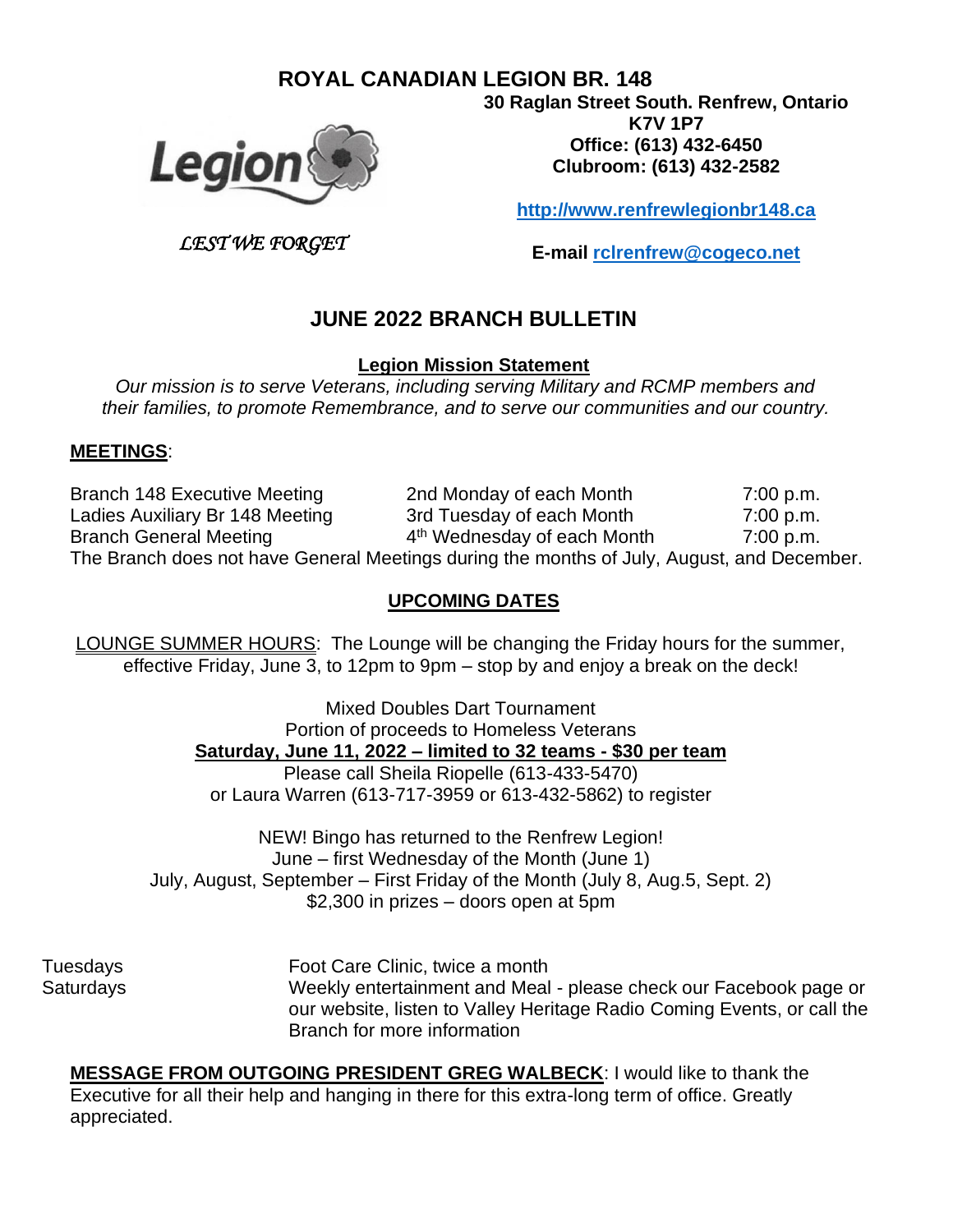To Jessica for all her help through these last couple of years, greatly appreciated. Thanks. Fran and her crew of volunteers for all their hard work to help us keep afloat through those tough times. Thanks. And all the people that donated food or cash.

Comrade Debbie and all her work keeping the people informed on everything that was going on in and around the Branch. Thanks.

Comrade Laura for her help with my dart tournaments. Thanks.

Rob, Bruce, Tena, Cheryl for all the drives I needed and the help and support. Thanks. The Ladies Auxiliary for all their support and help through these tough times. Thanks, greatly appreciated.

Comrade Richard and Doug Buzzell for all the work done in the kitchen and stove. Thanks. Looking forward to working with the new Executive. Wish everyone a safe and happy summer and watch for upcoming barbecues. *Greg Walbeck*

**MESSAGE FROM NEW PRESIDENT BRUCE FERGUSON**: Greetings from your new President (as of June 1, 2022). I thank all of you who came out to our April 27 General/Election meeting to nominate and elect your new Executive Committee for 2022/23. Since 2005 when I was first asked to become a member and subsequently became chaplain of Branch 148, I have become fully involved with the total concept of the Legion that we advocate for the care and benefits for all who served Canada, especially in Renfrew and surrounding area, regardless of when or where they served. I served as Sgt-at-Arms for several years, First-Vice for three years, and Poppy Chair for three years. Therefore, I promise that I will endeavour to the best of my ability to involve myself and the various committees to continue this concept. My first initiative is to ensure that we achieve total transparency. That means that whenever a call is made to the Branch, it will be referred to the proper committee(s) and acted upon immediately. I will ask the Branch Service Officer as well as the Legion Chaplain to contact each and every Veteran in Renfrew and area at least once every two months to ensure that they and their families are being looked after. I thank all the members of the Executive Committee who have accepted the position as chair of their various committees and wish them well.

2022/23 looks to be a rebirth of activities and meetings now that the restrictions that were placed on us have been relaxed. Please take the opportunity this year to involve yourself in the activities of your Legion especially those of you who have just been welcomed into our Branch. Make yourself available when asked to do something. It doesn't take much time out of your busy schedule to keep the Legion going and to help our veterans and those of our community. Our Veterans in Renfrew County need the Legion and therefore the Legion needs you. The function of the Royal Canadian Legion is not onerous. It just needs a few minutes of your time. Please reach out and contact the office if you would like to assist in any way at the Branch.

In closing, I would be remiss if I did not take this opportunity to thank Comrade Greg and all the incredible volunteers of the Legion for their countless hours of hard work, over the past number of years. Your devotion and dedication to this great organization is truly remarkable. The leadership you have shown at all levels clearly demonstrates that we are strongest when we work together towards a common goal. I personally thank each of you for your valuable contributions.

**To You in Comradeship, President-elect Bruce Ferguson** 

**ATTENTION NEW MEMBERS!** Would you like to become more involved in the Branch, but not sure who to ask or where to look? We are always looking for volunteers, for summer barbecues, assisting on selling tickets, clean-up/odd jobs around the Branch, or perhaps as a Committee member. Please leave your name and number with the office, either by email or by calling 613- 432-6450. Many Hands Make Light Work!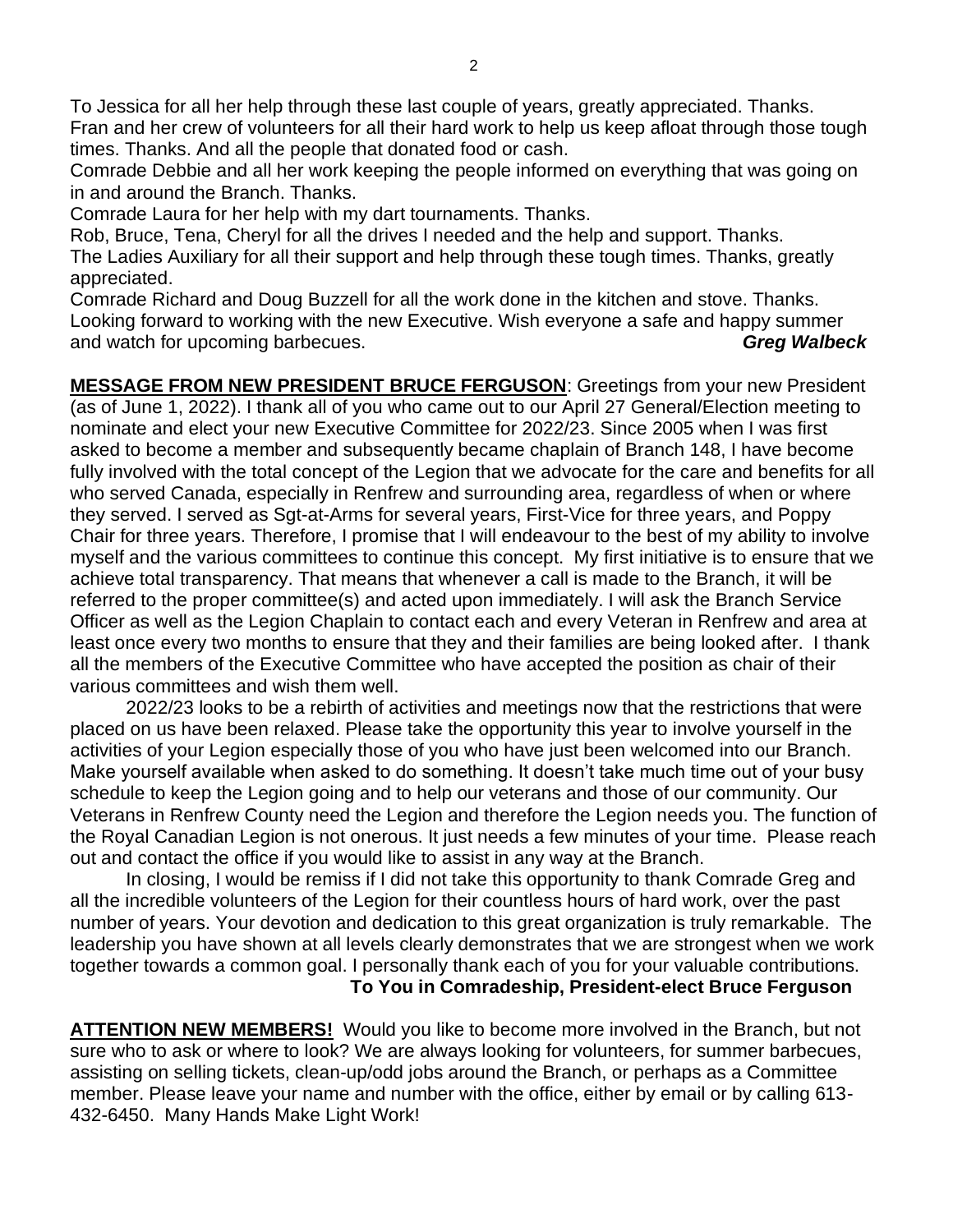**FROM THE OFFICE:** The office is now open from 8am to 4pm Monday to Wednesday and Friday. There is now a locked mailbox by the auditorium doors that is checked daily.

**LAST POST**: Our Deepest sympathy is expressed to the families of Ladies Auxiliary Member Ann Hisko, WWII Veteran Capt. James H Barger, CD, Associate Member Olga Llewelyn, and Past President, Ladies Auxiliary and Past President, Renfrew Silver Senior Irene Rosebrugh. If you hear of a member passing away, please contact the office and let the Secretary know so that we can be sure to include them in the next bulletin.

> "They shall grow not old, as we that are left grow old. Age shall not weary them, nor the years condemn. At the going down of the sun and in the morning We will Remember Them."

If anyone knows of any local Senior veterans who are not Legion members please let the office know.

**GREETINGS TO OUR HOUSEBOUND MEMBERS**: A warm hello to all of our members who are unable to visit the Branch:

Bonnechere Manor: Louise Snow, Elwood Stafford Mirimichi Lodge: Cecil Code Renfrew Victoria Hospital: Ruth Purdie Island View Retirement: Bernadette Lacourse Arnprior Villa: Ben Kane

If you know of someone who should be included, please contact the office and let the Secretary know so that we can be sure to include them in the next bulletin.

**PROPERTY**. The property is in good shape. We are still waiting for parts in the kitchen. *Richard Fitzsimmons, Property Co-Chair*

**WAYS & MEANS**: This will be my last report for Ways & Means. I wish to thank all who helped me over the years and your help is appreciated. *Richard Fitzsimmons, Ways & Means*

**YOUTH EDUCATION**: Renfrew Branch will be presenting Legion Citizenship Awards to deserving students at Our Lady of Fatima School and Central Public School. *Ella Box*

FINANCE/2<sup>ND</sup> VICE-PRESIDENT: June 1 is the start of a new year for our Legion. I am pleased to announce that I've been elected as 2<sup>nd</sup> Vice President for 2022/23 and will remain as Finance Chair for another year. The budget for 2021-2022 was showing a huge loss but with some Government grants and being able to be open we will end up close to breaking even. Hopefully this year will be a good year for the Legion with new members coming in with some new ideas for fundraising. I wish everyone a safe and healthy summer. *Tena Miller, Finance Chair*

**MEMBERSHIP**: I would like to take this time to welcome all new members once again to our Legion. As we have some new events coming up, if you would like to assist by volunteering some of your time, please contact Jessica at the office (613-432-6450), or myself at 613-281-2729. Any help would be greatly appreciated. **Robert Marsh, Membership Chair**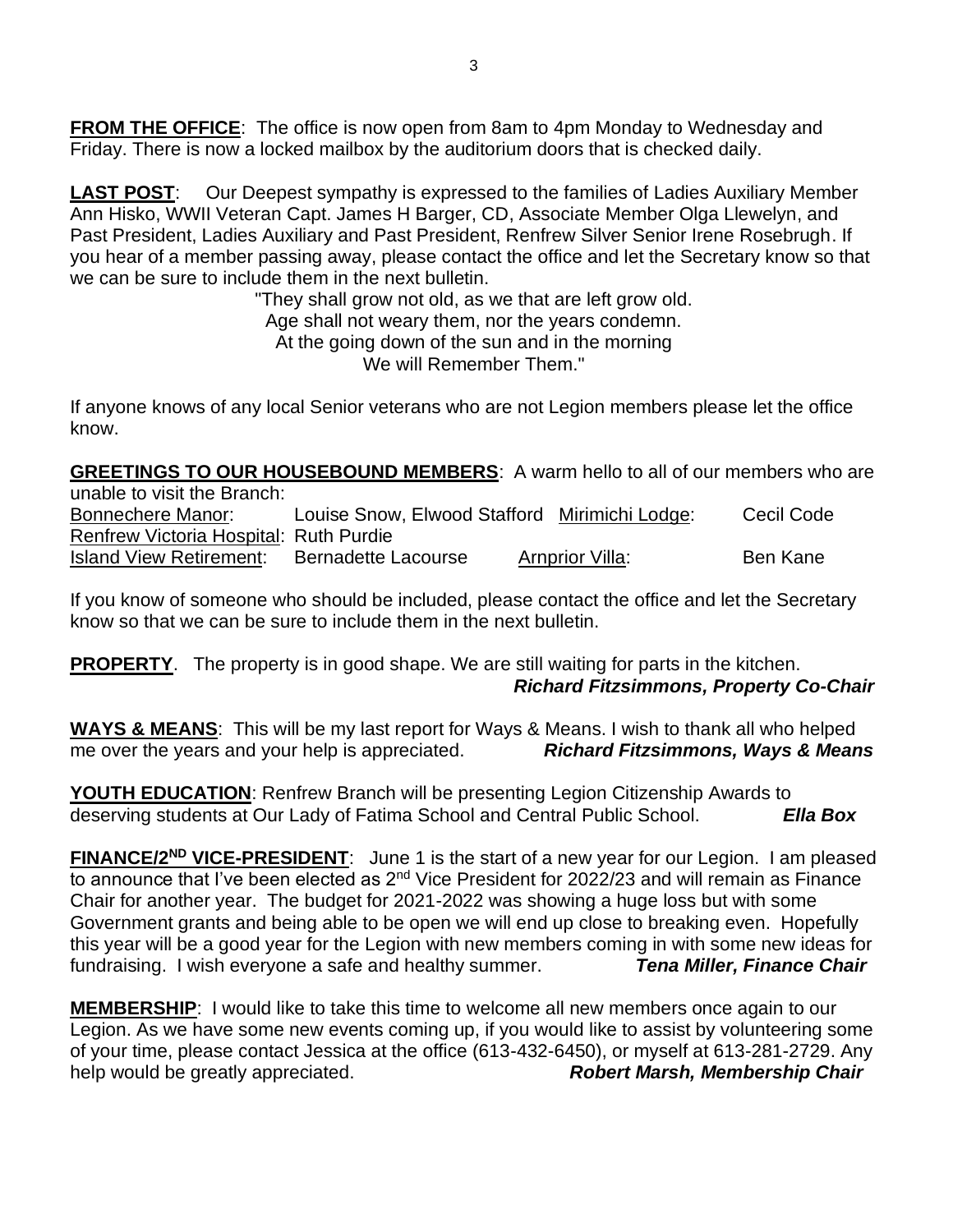**SERGEANT-AT-ARMS:** I would like to take this opportunity to put out a call for any persons with full uniform, and if willing to be part of the color party for D-Day, please contact me at 613-281- 2729, it would be greatly appreciated. *Robert Marsh, Sergeant at Arms*

**SCOUTS:** Our Group Treasurer spoke with the Scouts Canada Camp Coordinator, to confirm that we are keeping the camp account separate from our group account and that we already had a camp committee. Scouts Canada requires that we need to click on the camp committee if we wish to be on the group. All camp committee members need to have WHIMS and 1st aid. To open the camp, we need to have a short- and long-term business plan, and we still need to go through Scouts Canada to book the camp, but we can set the price and if we would like to open it up to non-youth groups. As a group we voted on taking this summer to do all repairs so in the fall hoping we can start renting again. With the cabins needing a lot of work, we are looking for groups who would like to sponsor a cabin a year for renovations. As a group we would like to thank everyone for their understanding and support while we worked through some issues.

### *Yours in Scouting, Renfrew Group Commissioner Susan Fleming*

**LADIES AUXILIARY**: Our June meeting is on the 28th and we will then break for the summer. If needed, I will call an Executive meeting. On September 10 we will be going to our Provincial Convention in Kingston. The September meeting will be on September 27, 2022.

| 2022/23 Executive: | President:              | Rose LaFont                            |  |  |  |
|--------------------|-------------------------|----------------------------------------|--|--|--|
|                    | 1st Vice:               | <b>Cathy Buzzell</b>                   |  |  |  |
|                    | 2nd Vice:               | <b>Sheila Riopelle</b>                 |  |  |  |
|                    |                         | Secretary Treasurer: Susan Fleming     |  |  |  |
|                    | Sports:                 | Laura Warren                           |  |  |  |
|                    | Sgt- at-Arms:           | <b>Tena Miller</b>                     |  |  |  |
|                    | <b>Added Executive:</b> | Lois Murphy, Cheryl Fraser, Liz Wright |  |  |  |

Our Zone sports is starting back up with Euchre in August. If you want to play, you need to get your meetings and functions in. There are functions coming up starting with a dinner on May 30. Celebration of Life June 13. I will have papers posted in on the back of the kitchen door. *Rose LaFont, LA President*

**SPORTS**: Just a reminder of the upcoming dart tournament for Homeless Veterans on June 11, 2022 – this is a mixed doubles tournament. Information will be coming out for the Dave Palfreyman Golf Tournament soon – keep an eye out for postings. No further information as of yet on Zone sports events, other than they are holding Zone Golf, Horseshoes, Washer Toss and I will pass along the information when I receive it. *Greg Walbeck, Sports*

**ENTERTAINMENT:** Our entertainment is doing well. We are once again serving weekly meals during Saturday entertainment. Many thanks to everyone who has come to the Branch on a Saturday evening to enjoy great entertainment. Please watch our Facebook page, our website or listen to Valley Heritage Radio Coming Events for upcoming events. *Fran Godin, Entertainment*

**RENFREW LEGION SENIORS DARTS**: The Renfrew Legion Seniors have taken the summer off and will be returning to the Branch in September.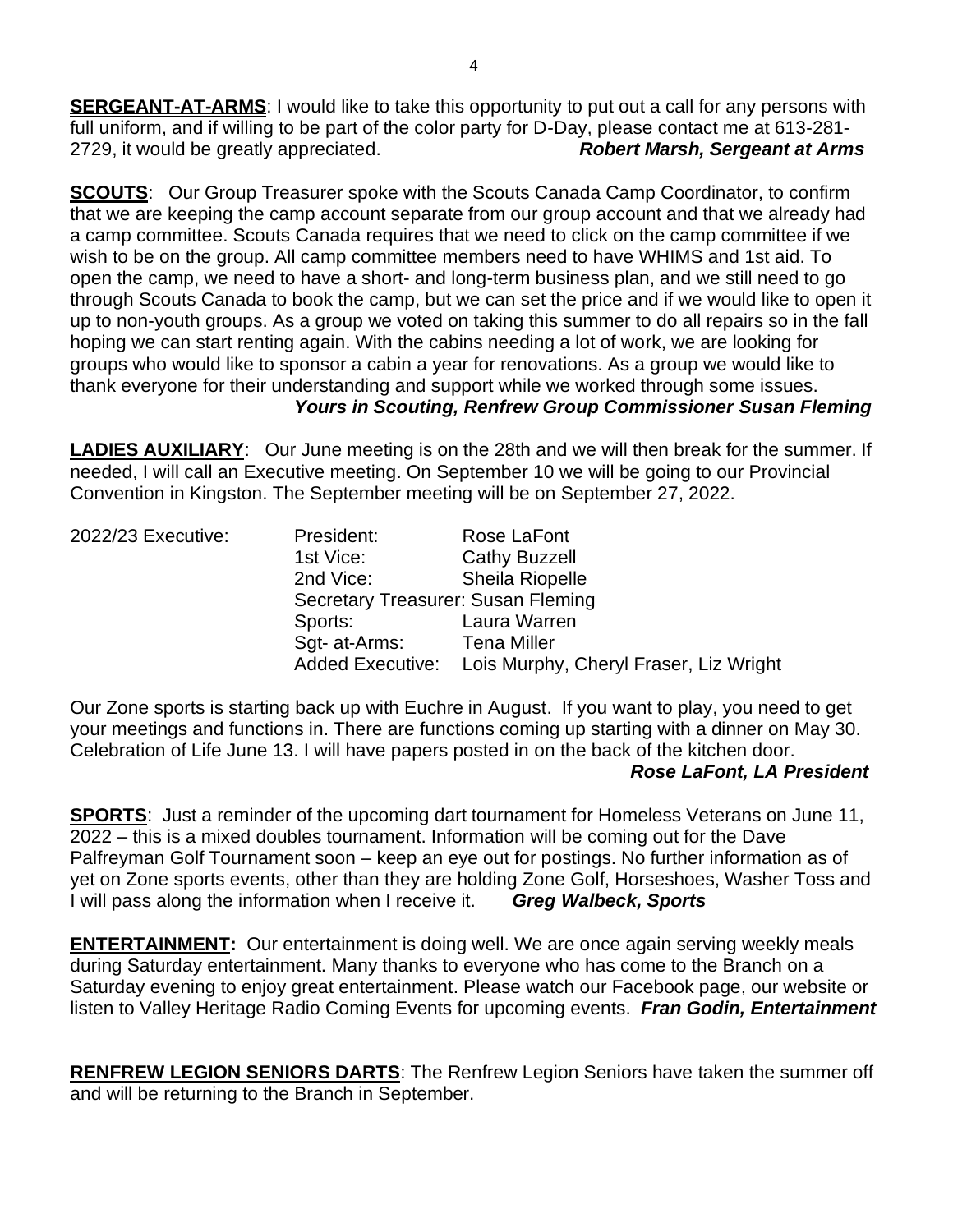**BURSARY**: Applications for Renfrew Branch Bursaries will be available online through the local High School Guidance Office. Branch 148 of the Royal Canadian Legion grants bursaries of \$1,000.00 to qualifying student's graduating from Grade 12 who NEED financial support. Applications must be completed in full to be considered. To be eligible for a branch bursary a student must:

Be accepted in an intuition offering post-secondary training. (University/College)

- Canadian and Commonwealth War Veterans: children and grandchildren
- Ordinary members (veterans) of Legion Branch 148, their children and grandchildren.

• Students must be graduating from Renfrew Collegiate or St Joseph's High School Deadline for applications is **June 10, 2022**. *Ella Box, Bursary Chair*

**BRANCH ELECTIONS:** At the April 27 General Meeting, the following members were elected and installed as the 2022-2023 Executive:

| President                      | <b>Bruce Ferguson</b>  |                |                 |  |
|--------------------------------|------------------------|----------------|-----------------|--|
| 1 <sup>st</sup> Vice-President | <b>Greg Walbeck</b>    |                |                 |  |
| 2 <sup>nd</sup> Vice-President | <b>Tena Miller</b>     |                |                 |  |
| 3rd Vice-President             | <b>Robert Marsh</b>    |                |                 |  |
| <b>Added Executive</b>         | Rose LaFont            | Diana Seeley   | Debbie McDermid |  |
|                                | <b>Kelly Berger</b>    | Joanie McNulty | Ron Kilby       |  |
| <b>Past President</b>          | Cheryl Babcock-McMahon |                |                 |  |
|                                |                        |                |                 |  |

*Debbie McDermid, Nominating Committee Chair*

#### **VETERAN'S SERVICES – HIGHLIGHTS OF CONVENTION FROM SENIORS/SERVICE OFFICER CURLEY ANDREWS (Zone Convention, March 13, 2022, Deep River)**:

- there is a new form out for homeless veterans, changed to include the RCMP regimental number. Veterans Affairs is poised to lose hundreds of staff. They need more staff to fix the backlog. This proved to be not more than a band aid. Disability claims are now two years behind.

- Ontario is making life more affordable this tax season with tax credits for working seniors and families. For more information call 1-647-294-6166 or email [Emily.hogeveen@ontario.ca.](mailto:Emily.hogeveen@ontario.ca) Ontario is taking further action to protect long term care and retirement homes. Veteran's caregivers may see much needed help on the horizon.

-benefits regulations have created two classes of veterans: Before April 1, 2006 the benefits are under the Pension Act; those approved after come under the New Veterans Charter/Veterans Wellbeing Act.

- new mental health is priority for veterans. CAMFT- Canadian Association for Marriage and Family Therapy. Senior veterans and all other seniors are having troubles on food safety so I have put in your package for how long a period of time you can keep food in the fridge and storage freezer times.

- our Public Service Health Care Plan is paid by Sun Life. This will change in July 2023. Your positive enrolment information will be transferred to Canada Life prior to July 1, 2023. Remember until June 30, 2023 to continue to send your claims and request to Sun Life.

- reminder there is a new website called "Let's Talk Veterans". Terms of reference for Branch Service Officers and guide book 2021.

- procedures to be followed in the event of the death of a Canadian Forces pensioner or survivor.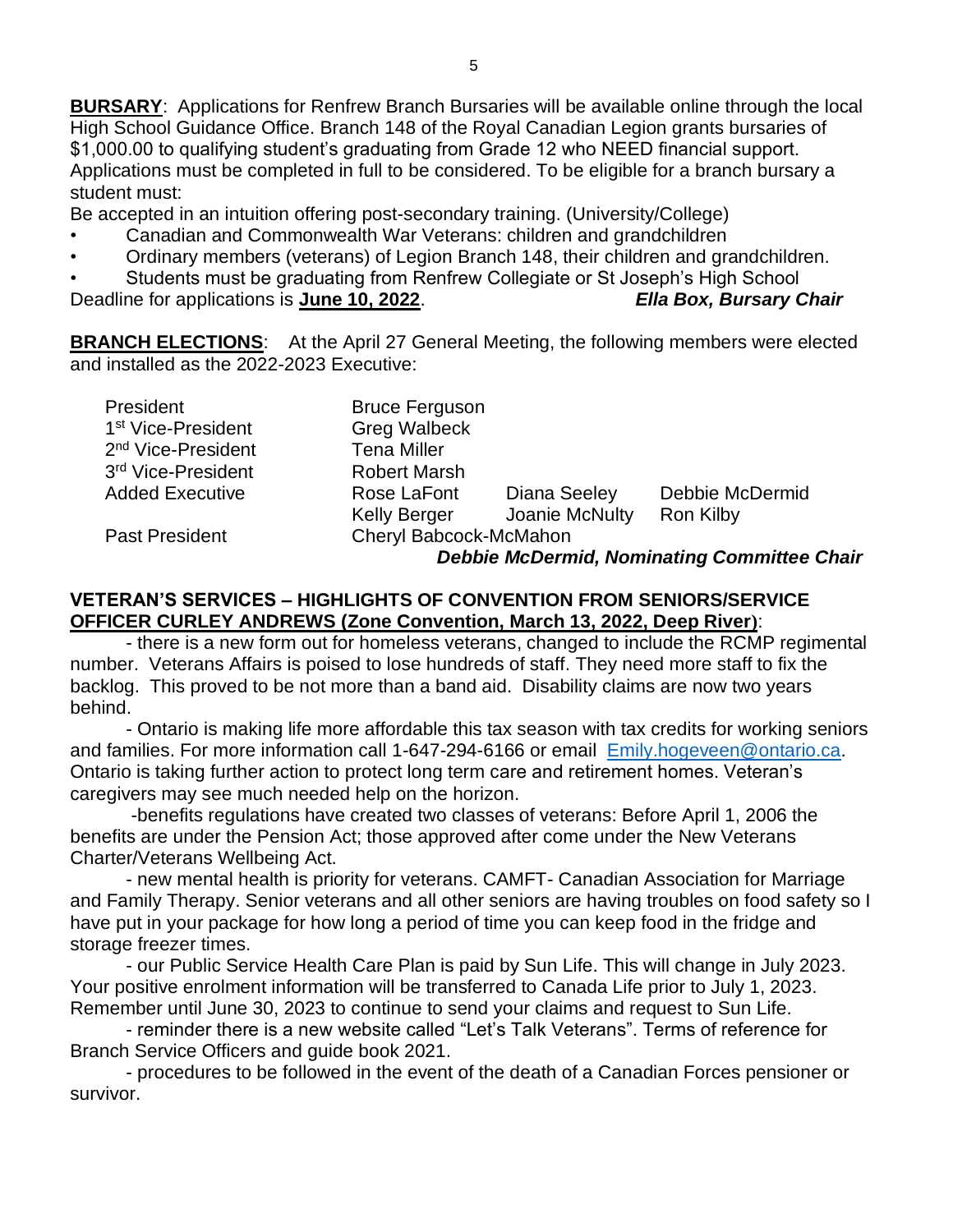**PATRICIA ROYLE VISIT**: Patricia Royle (Provincial Service Officer) will be commencing her visits to various branches in the area the week of June 20. If you wish to speak to Patricia, please contact the office (613-432-6450) or Comrade Bill McLeod (613-649-2973) to set up an appointment.

**REPORT OF SPRING 2022 DISTRICT G CONVENTION**: The Spring Convention was held at Branch 297 in Cornwall, on April 22, 23, 24, and attended by Comrades Carmen & Ella Box and Rob Marsh. District Commander Ken Heagle welcomed 103 accredited delegates, 9 observers, and 4 guests, for total of 116. Ontario Provincial President Gary Pond was our guest speaker. Some highlights: Personality conflicts/issues is the biggest complaint in Ontario. Veteran License Plates must be approved at Ontario Command. Submissions needed for the Military Recognition Book. A resolution was presented by Br. 406 Barry's Bay in regard to an increase in annual meal allowance for veterans from \$25.00 to \$30.00. The District Sports Chair encouraged Branches to return to holding sporting events. He reminded the Zone to send out District Sports Posters out to Branches as they may have members who wish to participate. There was a very informative seminar on "Leadership & Development" presented by Comrade Rob Fernell Chair of District L & D. Topics discussed were leadership, training, how to better provide information throughout the Branch, and how to effectively report at meetings. Roundtable discussion was about "Finding Volunteers". District officers gave reports, and throughout these reports many Branches made donations to the various Legion programs for a total of approx. \$200,000.00. Elections took place, with Ken Heagle elected District Commander, and Ty Seeley elected 1<sup>st</sup> Deputy Commander and Don Swerdfager as 2<sup>nd</sup> District Commander. Upcoming Dates of Note: Service Officer/Poppy workshop Seminar will be held the first weekend in October in Smiths Falls. Legion Week is September 18 to 24, 2022. Notice of Motion: to hold two conventions per year, voted in favour by delegates. Fall Convention will be hosted by Gananoque, or Br. 560 Kingston. Spring Convention will be in Pembroke on April 14, 15, 16, 2023. **Submitted by Ella Box** 

**CONSTITUTION & LAWS & RESOLUTIONS**: Comrade Derek Moore was elected Ontario Provincial Command President, at the recent Provincial Convention held in North Bay. Several resolutions were debated at the convention; we will receive more information on these at a later date. Amendments to Ontario Branch By-Laws over the last three years were ratified at the convention. *Ella Box*

**PUBLIC RELATIONS**: Please keep our June calendar handy for information, and feel free to review our Facebook page (Royal Canadian Legion Br. 148 Renfrew) or our website [\(www.renfrewlegionbr148.ca\)](http://www.renfrewlegionbr148.ca/) for current information. *Debbie McDermid, PRO*